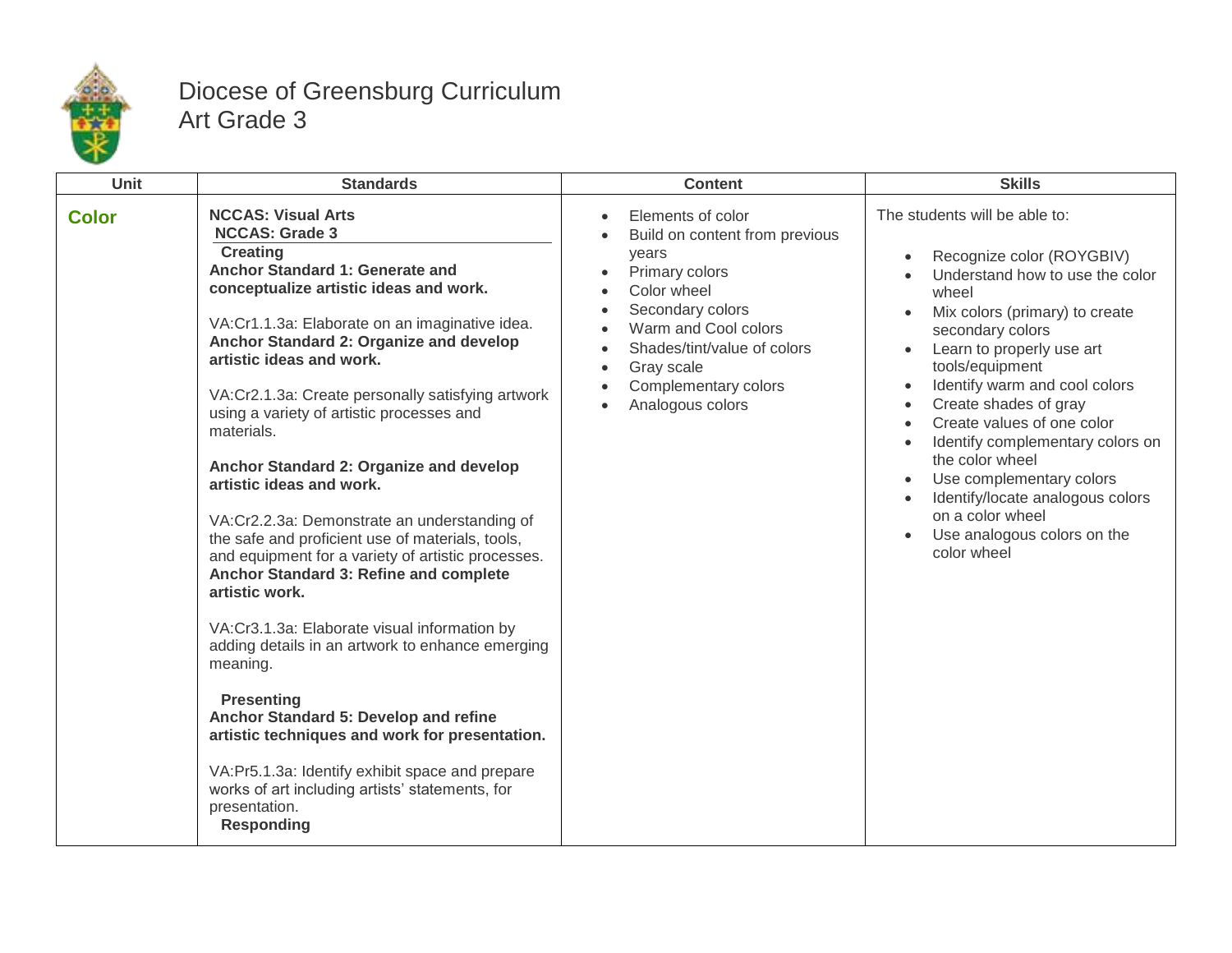| Unit           | <b>Standards</b>                                                                                                                                                                                                                                                                                                                                                                                                                                                                                                                                                                                                                                          | <b>Content</b>                                                                                                                                                                                                                                      | <b>Skills</b>                                                                                                                                                                                                                                                                                                                                    |
|----------------|-----------------------------------------------------------------------------------------------------------------------------------------------------------------------------------------------------------------------------------------------------------------------------------------------------------------------------------------------------------------------------------------------------------------------------------------------------------------------------------------------------------------------------------------------------------------------------------------------------------------------------------------------------------|-----------------------------------------------------------------------------------------------------------------------------------------------------------------------------------------------------------------------------------------------------|--------------------------------------------------------------------------------------------------------------------------------------------------------------------------------------------------------------------------------------------------------------------------------------------------------------------------------------------------|
|                | Anchor Standard 7: Perceive and analyze<br>artistic work<br>VA:Re.7.1.3a: Speculate about processes an<br>artist uses to create a work of art.<br>Anchor Standard 7: Perceive and analyze<br>artistic work<br>VA:Re.7.2.3a: Determine messages<br>communicated by an image.<br><b>Connecting</b><br>Anchor Standard 10: Synthesize and relate<br>knowledge and personal experiences to make<br>art.<br>VA:Cn10.1.3a: Develop a work of art based on<br>observations of surroundings.<br>State Education Agency Directors of Arts<br>Education. (2014). National Core Arts Standards.<br>Dover, DE: State Education Agency Directors of<br>Arts Education. |                                                                                                                                                                                                                                                     |                                                                                                                                                                                                                                                                                                                                                  |
| <b>Drawing</b> | <b>NCCAS: Visual Arts</b><br><b>NCCAS: Grade 3</b><br><b>Creating</b><br>Anchor Standard 1: Generate and<br>conceptualize artistic ideas and work.<br>VA:Cr1.1.3a: Elaborate on an imaginative idea.<br>Anchor Standard 2: Organize and develop<br>artistic ideas and work.<br>VA:Cr2.1.3a: Create personally satisfying artwork<br>using a variety of artistic processes and<br>materials.<br>Anchor Standard 2: Organize and develop<br>artistic ideas and work.                                                                                                                                                                                        | Build on content from previous<br>years<br>5 types of Lines<br>How to create various lines<br>Horizon Line<br>Front/Middle/Background<br>Forming 2D shapes<br>Overlapping<br><b>Horizontal Line</b><br><b>Vertical Line</b><br><b>Parallel Line</b> | The students will be able to:<br><b>Draw Lines</b><br>Identify Types of Lines<br><b>Identify Horizon Line</b><br>Identify & Incorporate<br>Front/Middle/Background in a<br>drawing<br>Draw 2D shapes<br>Reproduce objects to create<br>overlap<br>Identify/apply horizontal line<br>Identify/apply vertical line<br>Identify/apply parallel line |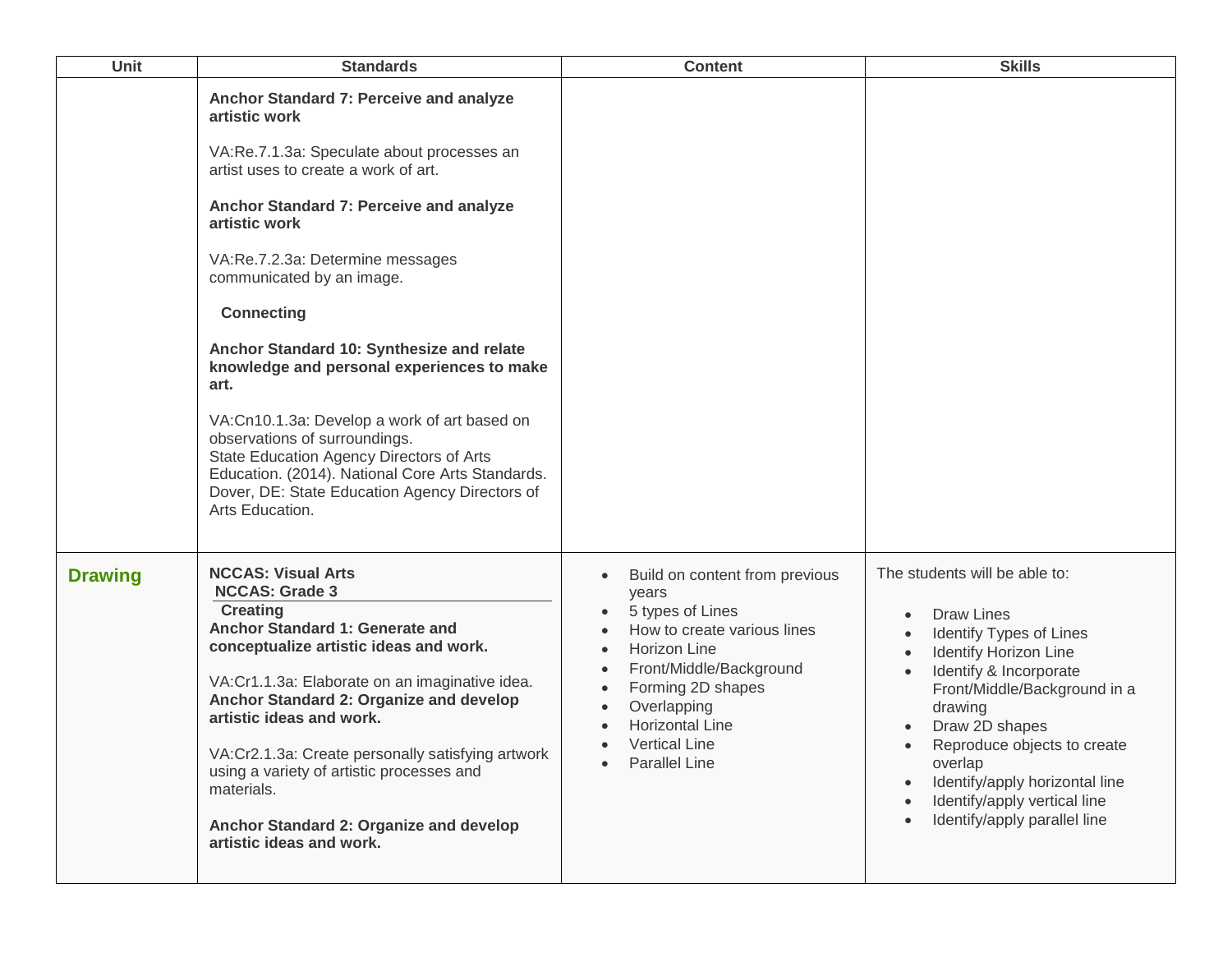| Unit | <b>Standards</b>                                                                                                                                                                                                                                   | <b>Content</b> | <b>Skills</b> |
|------|----------------------------------------------------------------------------------------------------------------------------------------------------------------------------------------------------------------------------------------------------|----------------|---------------|
|      | VA:Cr2.2.3a: Demonstrate an understanding of<br>the safe and proficient use of materials, tools,<br>and equipment for a variety of artistic processes.<br>Anchor Standard 3: Refine and complete<br>artistic work.                                 |                |               |
|      | VA:Cr3.1.3a: Elaborate visual information by<br>adding details in an artwork to enhance emerging<br>meaning.                                                                                                                                       |                |               |
|      | <b>Presenting</b><br>Anchor Standard 5: Develop and refine<br>artistic techniques and work for presentation.                                                                                                                                       |                |               |
|      | VA:Pr5.1.3a: Identify exhibit space and prepare<br>works of art including artists' statements, for<br>presentation.                                                                                                                                |                |               |
|      | <b>Responding</b><br>Anchor Standard 7: Perceive and analyze<br>artistic work                                                                                                                                                                      |                |               |
|      | VA:Re.7.1.3a: Speculate about processes an<br>artist uses to create a work of art.<br>Anchor Standard 7: Perceive and analyze<br>artistic work                                                                                                     |                |               |
|      | VA:Re.7.2.3a: Determine messages<br>communicated by an image.                                                                                                                                                                                      |                |               |
|      | <b>Connecting</b><br>Anchor Standard 10: Synthesize and relate<br>knowledge and personal experiences to make<br>art.                                                                                                                               |                |               |
|      | VA:Cn10.1.3a: Develop a work of art based on<br>observations of surroundings.<br>State Education Agency Directors of Arts<br>Education. (2014). National Core Arts Standards.<br>Dover, DE: State Education Agency Directors of<br>Arts Education. |                |               |
|      |                                                                                                                                                                                                                                                    |                |               |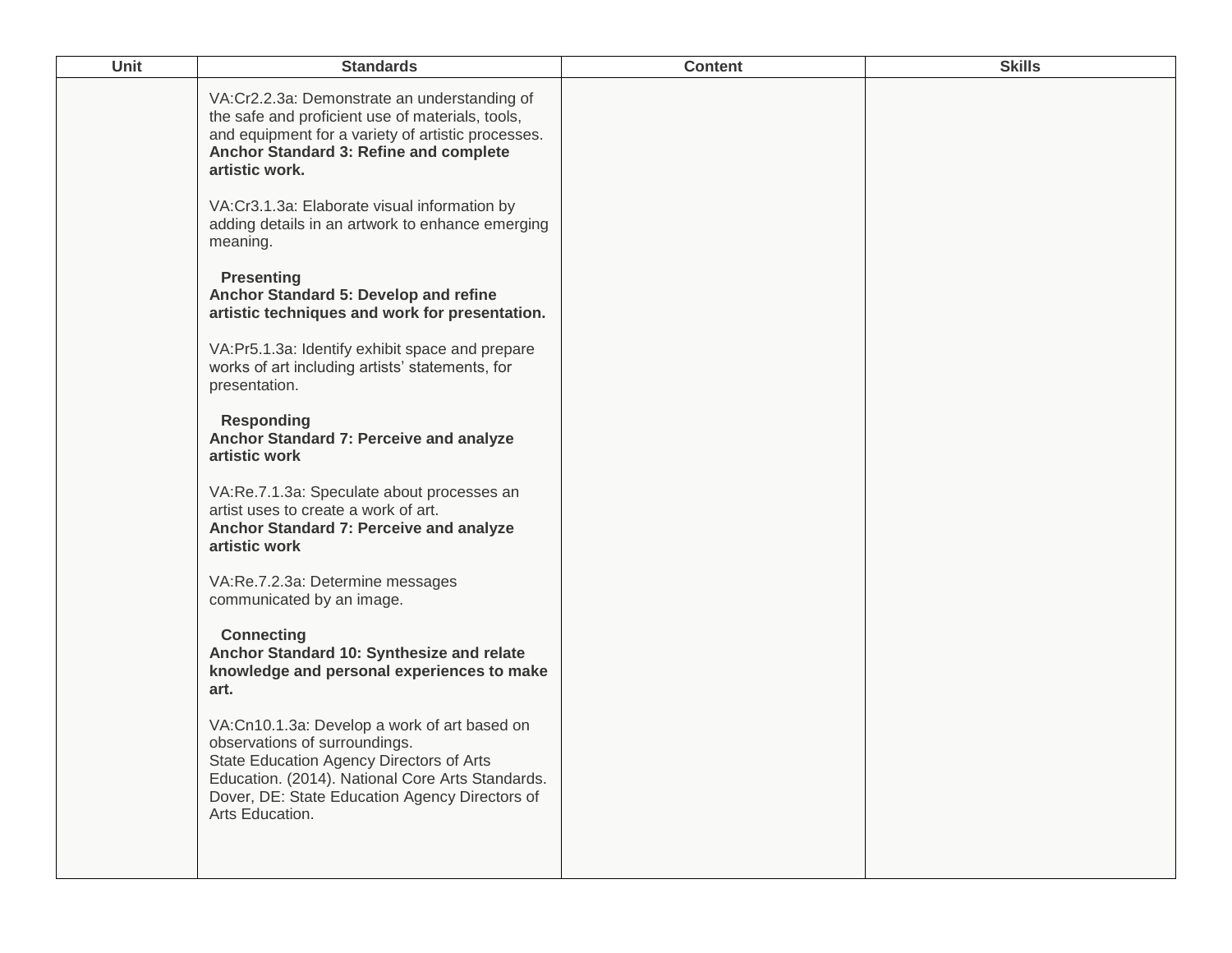| Unit            | <b>Standards</b>                                                                                                                                                                                                                                                                                                                                                                                                                                                                                                                                                                                                                                                                                                                                                                                                                                                                                                                                                                                                                                                                                                                                                                                                       | <b>Content</b>                                                                                                                                                                                                                                                                                                           | <b>Skills</b>                                                                                                                                                                                                                                                                                                                                                                      |
|-----------------|------------------------------------------------------------------------------------------------------------------------------------------------------------------------------------------------------------------------------------------------------------------------------------------------------------------------------------------------------------------------------------------------------------------------------------------------------------------------------------------------------------------------------------------------------------------------------------------------------------------------------------------------------------------------------------------------------------------------------------------------------------------------------------------------------------------------------------------------------------------------------------------------------------------------------------------------------------------------------------------------------------------------------------------------------------------------------------------------------------------------------------------------------------------------------------------------------------------------|--------------------------------------------------------------------------------------------------------------------------------------------------------------------------------------------------------------------------------------------------------------------------------------------------------------------------|------------------------------------------------------------------------------------------------------------------------------------------------------------------------------------------------------------------------------------------------------------------------------------------------------------------------------------------------------------------------------------|
|                 |                                                                                                                                                                                                                                                                                                                                                                                                                                                                                                                                                                                                                                                                                                                                                                                                                                                                                                                                                                                                                                                                                                                                                                                                                        |                                                                                                                                                                                                                                                                                                                          |                                                                                                                                                                                                                                                                                                                                                                                    |
| <b>Painting</b> | <b>NCCAS: Visual Arts</b><br><b>NCCAS: Grade 3</b><br><b>Creating</b><br>Anchor Standard 1: Generate and<br>conceptualize artistic ideas and work.<br>VA:Cr1.1.3a: Elaborate on an imaginative idea.<br>Anchor Standard 2: Organize and develop<br>artistic ideas and work.<br>VA:Cr2.1.3a: Create personally satisfying artwork<br>using a variety of artistic processes and<br>materials.<br>Anchor Standard 2: Organize and develop<br>artistic ideas and work.<br>VA:Cr2.2.3a: Demonstrate an understanding of<br>the safe and proficient use of materials, tools,<br>and equipment for a variety of artistic processes.<br>Anchor Standard 3: Refine and complete<br>artistic work.<br>VA:Cr3.1.3a: Elaborate visual information by<br>adding details in an artwork to enhance emerging<br>meaning.<br><b>Presenting</b><br>Anchor Standard 5: Develop and refine<br>artistic techniques and work for presentation.<br>VA:Pr5.1.3a: Identify exhibit space and prepare<br>works of art including artists' statements, for<br>presentation.<br><b>Responding</b><br>Anchor Standard 7: Perceive and analyze<br>artistic work<br>VA:Re.7.1.3a: Speculate about processes an<br>artist uses to create a work of art. | Brush techniques<br>$\bullet$<br>Build on content from previous<br>years<br>Use various types of paint<br>$\bullet$<br>(Watercolor/Tempera)<br>Use various types of materials<br>$\bullet$<br>to create alternative effects<br><b>Brush control</b><br>Paint techniques<br>$\bullet$<br>The effect of light<br>$\bullet$ | The students will be able to:<br>Hold, clean, create strokes with a<br>brush<br>Identify types of paint<br>$\bullet$<br>Use various types of materials as<br>a brush<br>Develop brush control<br>$\bullet$<br>Explore painting techniques<br>$\bullet$<br>Apply shadow to a painting<br>$\bullet$<br>Create an original piece using<br>$\bullet$<br>paint and following directions |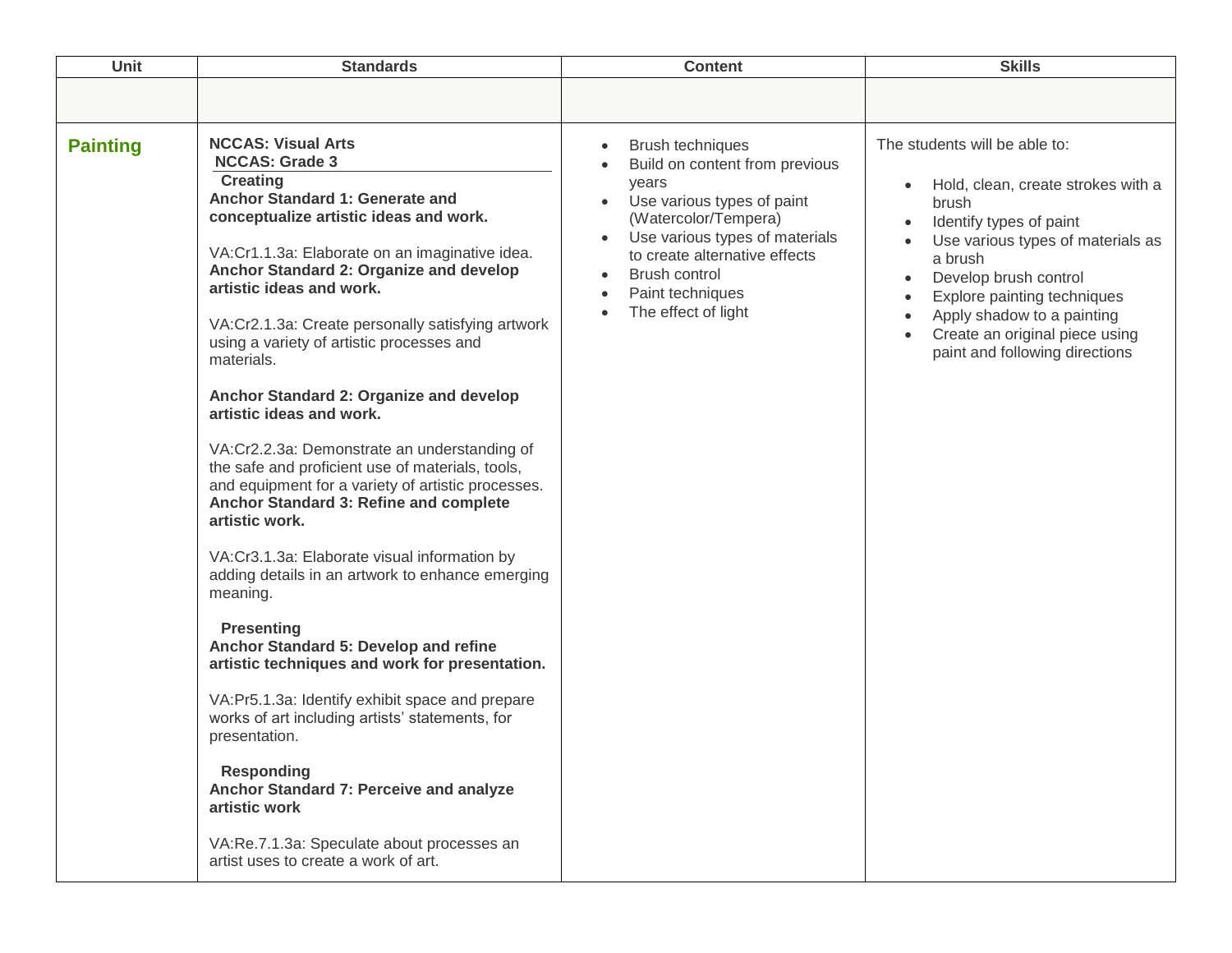| <b>Unit</b>        | <b>Standards</b>                                                                                                                                                                                                                                                                                                                                                                                                                                                                                                                                                                                                                                                                         | <b>Content</b>                                                                                                                                                                                                   | <b>Skills</b>                                                                                                                                                                                                                                                    |
|--------------------|------------------------------------------------------------------------------------------------------------------------------------------------------------------------------------------------------------------------------------------------------------------------------------------------------------------------------------------------------------------------------------------------------------------------------------------------------------------------------------------------------------------------------------------------------------------------------------------------------------------------------------------------------------------------------------------|------------------------------------------------------------------------------------------------------------------------------------------------------------------------------------------------------------------|------------------------------------------------------------------------------------------------------------------------------------------------------------------------------------------------------------------------------------------------------------------|
|                    | Anchor Standard 7: Perceive and analyze<br>artistic work<br>VA:Re.7.2.3a: Determine messages<br>communicated by an image. Connecting<br>Anchor Standard 10: Synthesize and relate<br>knowledge and personal experiences to make<br>art.<br>VA:Cn10.1.3a: Develop a work of art based on<br>observations of surroundings.<br>State Education Agency Directors of Arts<br>Education. (2014). National Core Arts Standards.<br>Dover, DE: State Education Agency Directors of<br>Arts Education.                                                                                                                                                                                            |                                                                                                                                                                                                                  |                                                                                                                                                                                                                                                                  |
| <b>Printmaking</b> | <b>NCCAS: Visual Arts</b><br><b>NCCAS: Grade 3</b><br><b>Creating</b><br>Anchor Standard 1: Generate and<br>conceptualize artistic ideas and work.<br>VA:Cr1.1.3a: Elaborate on an imaginative idea.<br>Anchor Standard 2: Organize and develop<br>artistic ideas and work.<br>VA:Cr2.1.3a: Create personally satisfying artwork<br>using a variety of artistic processes and<br>materials.<br>Anchor Standard 2: Organize and develop<br>artistic ideas and work.<br>VA:Cr2.2.3a: Demonstrate an understanding of<br>the safe and proficient use of materials, tools,<br>and equipment for a variety of artistic processes.<br>Anchor Standard 3: Refine and complete<br>artistic work. | Elements of printmaking<br>Repeat the process/pattern.<br>Use repetition of shapes with<br>various colors of paint.<br>Monoprint design.<br>Multiple objects to print.<br>$\bullet$<br>Adding details to prints. | The students will be able to:<br>Use materials properly.<br>$\bullet$<br>Use Layering techniques.<br>$\bullet$<br>Repeat printing process.<br>$\bullet$<br>Print with multiple tools.<br>$\bullet$<br>Create a more complex design in<br>$\bullet$<br>the print. |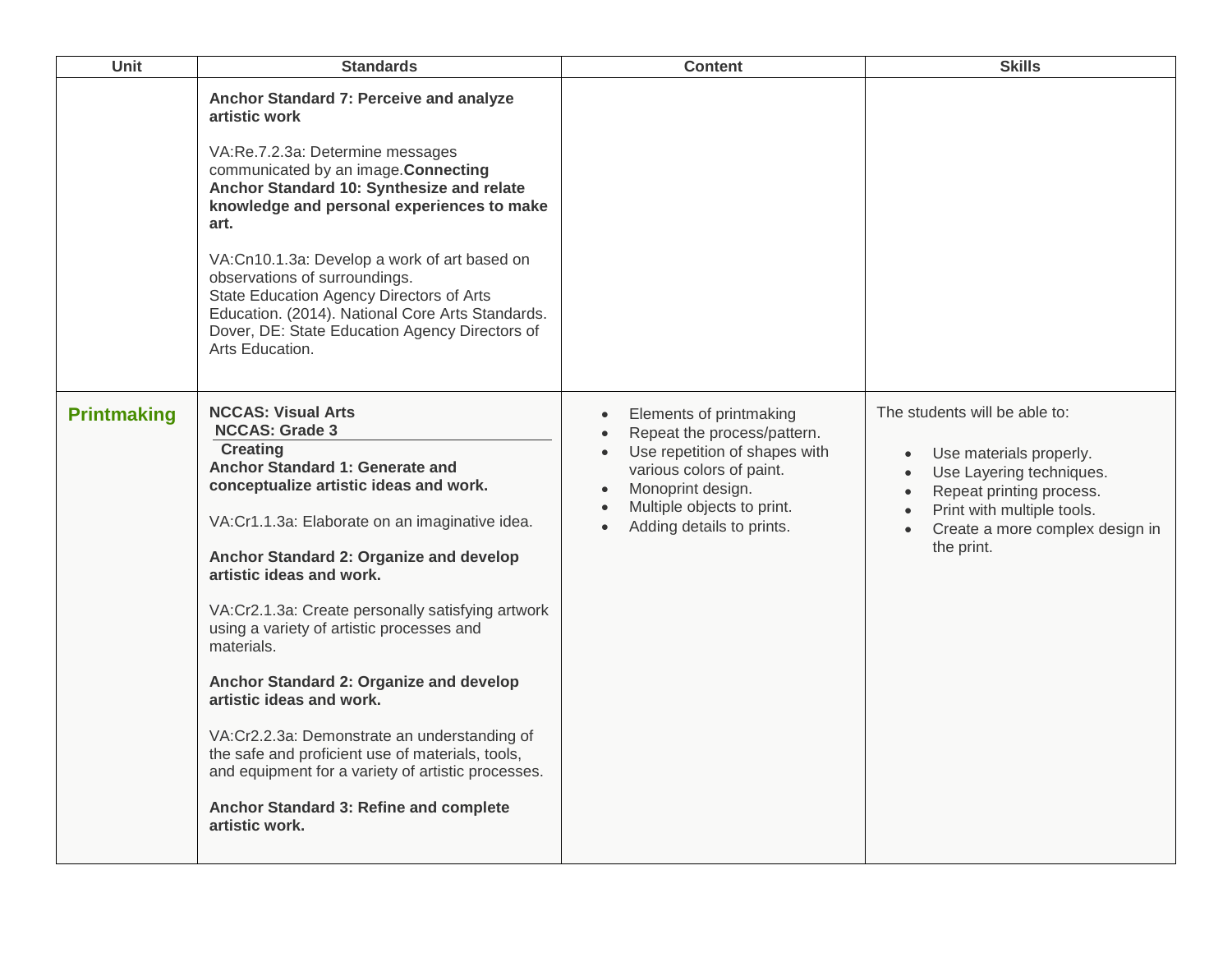| <b>Unit</b>      | <b>Standards</b>                                                                                                                                                                                                                                                                                                                                                                                                                                                                                                                                                                                                                                                                                                                                                                                                                                                                                                                                                                                                                      | <b>Content</b>                                                                                | <b>Skills</b>                                                                                  |
|------------------|---------------------------------------------------------------------------------------------------------------------------------------------------------------------------------------------------------------------------------------------------------------------------------------------------------------------------------------------------------------------------------------------------------------------------------------------------------------------------------------------------------------------------------------------------------------------------------------------------------------------------------------------------------------------------------------------------------------------------------------------------------------------------------------------------------------------------------------------------------------------------------------------------------------------------------------------------------------------------------------------------------------------------------------|-----------------------------------------------------------------------------------------------|------------------------------------------------------------------------------------------------|
|                  | VA:Cr3.1.3a: Elaborate visual information by<br>adding details in an artwork to enhance emerging<br>meaning.<br><b>Presenting</b><br>Anchor Standard 5: Develop and refine<br>artistic techniques and work for presentation.<br>VA:Pr5.1.3a: Identify exhibit space and prepare<br>works of art including artists' statements, for<br>presentation.<br><b>Responding</b><br>Anchor Standard 7: Perceive and analyze<br>artistic work<br>VA:Re.7.1.3a: Speculate about processes an<br>artist uses to create a work of art.<br>Anchor Standard 7: Perceive and analyze<br>artistic work<br>VA:Re.7.2.3a: Determine messages<br>communicated by an image.<br><b>Connecting</b><br>Anchor Standard 10: Synthesize and relate<br>knowledge and personal experiences to make<br>art.<br>VA:Cn10.1.3a: Develop a work of art based on<br>observations of surroundings.<br>State Education Agency Directors of Arts<br>Education. (2014). National Core Arts Standards.<br>Dover, DE: State Education Agency Directors of<br>Arts Education. |                                                                                               |                                                                                                |
| <b>Sculpture</b> | <b>NCCAS: Visual Arts</b><br><b>NCCAS: Grade 3</b><br><b>Creating</b>                                                                                                                                                                                                                                                                                                                                                                                                                                                                                                                                                                                                                                                                                                                                                                                                                                                                                                                                                                 | Introduction to various modeling<br>$\bullet$<br>techniques<br>Add color to clay<br>$\bullet$ | The students will be able to:<br>Model/Shape sculpture material.<br>Incorporate found objects. |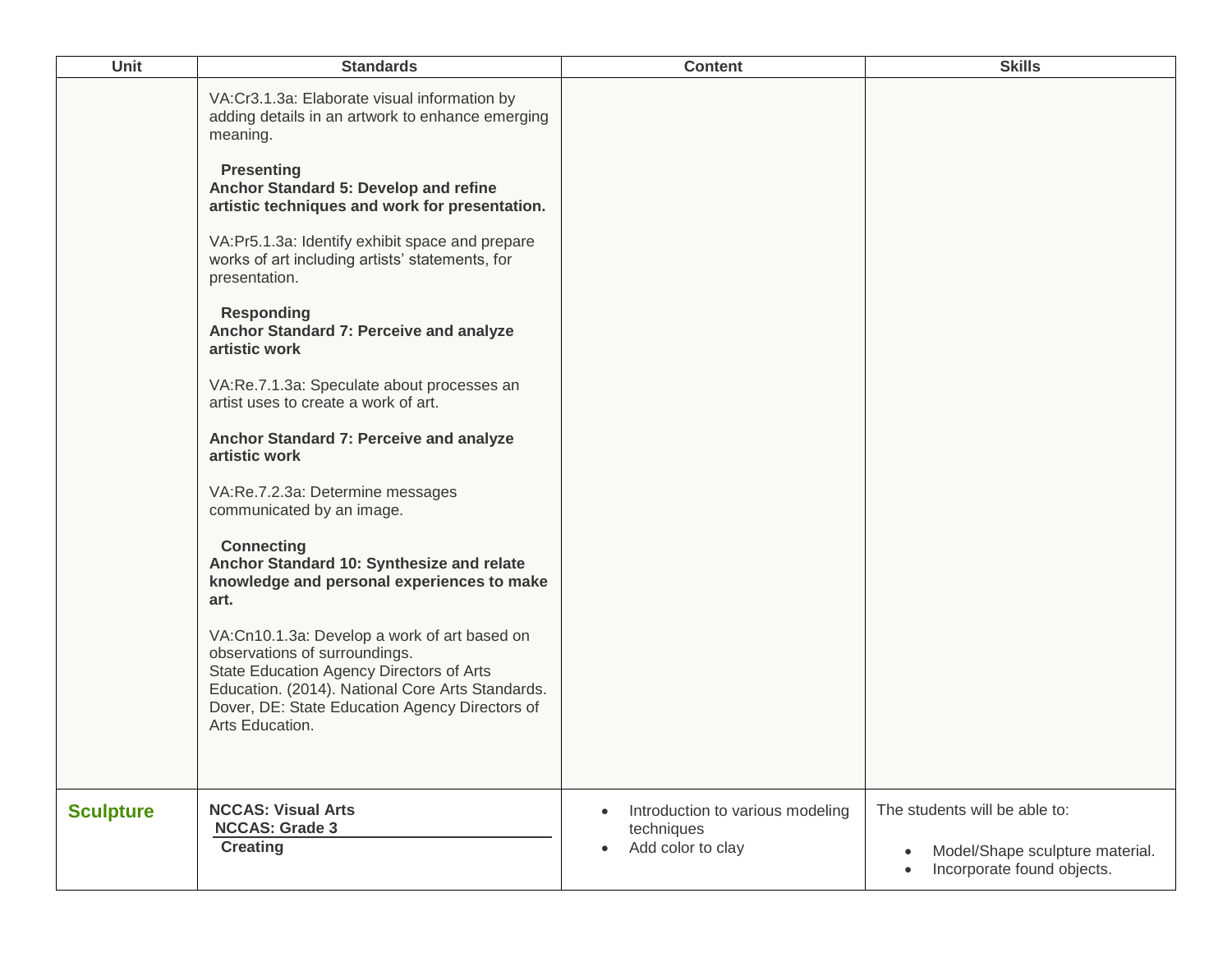| <b>Unit</b> | <b>Standards</b>                                                                                                                                                                                                                                                                                     | <b>Content</b>                                                                                                                                                                                  | <b>Skills</b>                                                                                                       |
|-------------|------------------------------------------------------------------------------------------------------------------------------------------------------------------------------------------------------------------------------------------------------------------------------------------------------|-------------------------------------------------------------------------------------------------------------------------------------------------------------------------------------------------|---------------------------------------------------------------------------------------------------------------------|
|             | Anchor Standard 1: Generate and<br>conceptualize artistic ideas and work.<br>VA:Cr1.1.3a: Elaborate on an imaginative idea.<br>Anchor Standard 2: Organize and develop<br>artistic ideas and work.<br>VA:Cr2.1.3a: Create personally satisfying artwork<br>using a variety of artistic processes and | How to manipulate sculpture<br>materials<br>Various materials to create a<br>$\bullet$<br>mixed media sculpture<br><b>Recycled Sculpture</b><br>$\bullet$<br>Paper Mache sculpture<br>$\bullet$ | Use recycled materials to create<br>a sculpture.<br>Create a sculpture using a Paper<br>$\bullet$<br>Mache process. |
|             | materials.<br>Anchor Standard 2: Organize and develop<br>artistic ideas and work.                                                                                                                                                                                                                    |                                                                                                                                                                                                 |                                                                                                                     |
|             | VA:Cr2.2.3a: Demonstrate an understanding of<br>the safe and proficient use of materials, tools,<br>and equipment for a variety of artistic processes.                                                                                                                                               |                                                                                                                                                                                                 |                                                                                                                     |
|             | Anchor Standard 3: Refine and complete<br>artistic work.?<br>VA:Cr3.1.3a: Elaborate visual information by<br>adding details in an artwork to enhance emerging<br>meaning.                                                                                                                            |                                                                                                                                                                                                 |                                                                                                                     |
|             | <b>Presenting</b><br>Anchor Standard 5: Develop and refine<br>artistic techniques and work for presentation.                                                                                                                                                                                         |                                                                                                                                                                                                 |                                                                                                                     |
|             | VA:Pr5.1.3a: Identify exhibit space and prepare<br>works of art including artists' statements, for<br>presentation.                                                                                                                                                                                  |                                                                                                                                                                                                 |                                                                                                                     |
|             | <b>Responding</b><br>Anchor Standard 7: Perceive and analyze<br>artistic work                                                                                                                                                                                                                        |                                                                                                                                                                                                 |                                                                                                                     |
|             | VA:Re.7.1.3a: Speculate about processes an<br>artist uses to create a work of art.                                                                                                                                                                                                                   |                                                                                                                                                                                                 |                                                                                                                     |
|             | Anchor Standard 7: Perceive and analyze<br>artistic work                                                                                                                                                                                                                                             |                                                                                                                                                                                                 |                                                                                                                     |
|             | VA:Re.7.2.3a: Determine messages<br>communicated by an image.                                                                                                                                                                                                                                        |                                                                                                                                                                                                 |                                                                                                                     |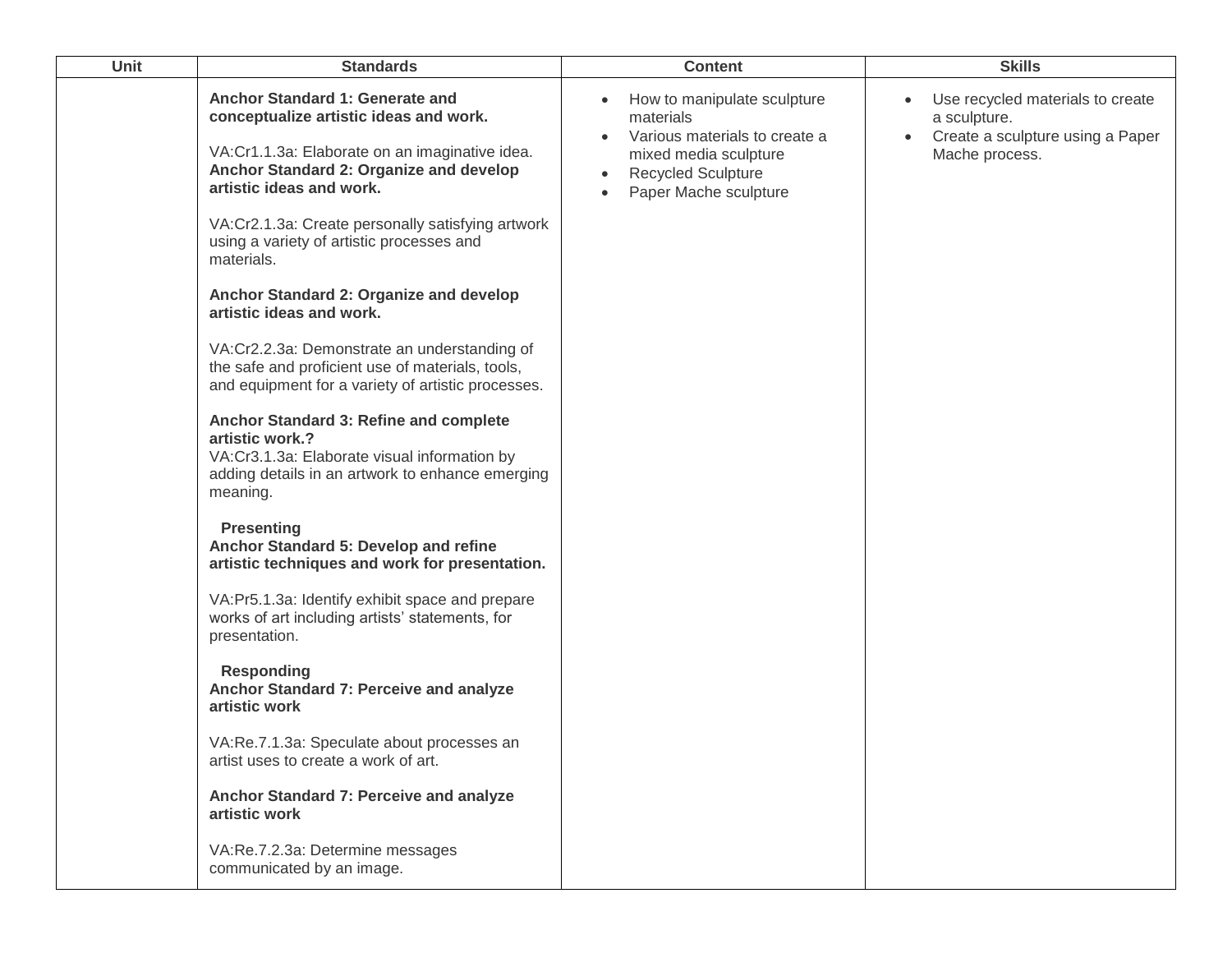| Unit                              | <b>Standards</b>                                                                                                                                                                                                                                                                                                                                                                                                                                                                                                                                                                                                                                                                                                                                                                                         | <b>Content</b>                                      | <b>Skills</b>                                                                                                                                                                                                                                                                                                                                                                                                 |
|-----------------------------------|----------------------------------------------------------------------------------------------------------------------------------------------------------------------------------------------------------------------------------------------------------------------------------------------------------------------------------------------------------------------------------------------------------------------------------------------------------------------------------------------------------------------------------------------------------------------------------------------------------------------------------------------------------------------------------------------------------------------------------------------------------------------------------------------------------|-----------------------------------------------------|---------------------------------------------------------------------------------------------------------------------------------------------------------------------------------------------------------------------------------------------------------------------------------------------------------------------------------------------------------------------------------------------------------------|
|                                   | <b>Connecting</b><br>Anchor Standard 10: Synthesize and relate<br>knowledge and personal experiences to make<br>art.<br>VA:Cn10.1.3a: Develop a work of art based on<br>observations of surroundings.<br>State Education Agency Directors of Arts<br>Education. (2014). National Core Arts Standards.<br>Dover, DE: State Education Agency Directors of<br>Arts Education.                                                                                                                                                                                                                                                                                                                                                                                                                               |                                                     |                                                                                                                                                                                                                                                                                                                                                                                                               |
| <b>Mixed Media</b><br><b>Unit</b> | <b>NCCAS: Visual Arts</b><br><b>NCCAS: Grade 3</b><br><b>Creating</b><br>Anchor Standard 1: Generate and<br>conceptualize artistic ideas and work.<br>VA:Cr1.1.3a: Elaborate on an imaginative idea.<br>Anchor Standard 2: Organize and develop<br>artistic ideas and work.<br>VA:Cr2.1.3a: Create personally satisfying artwork<br>using a variety of artistic processes and<br>materials.<br>Anchor Standard 2: Organize and develop<br>artistic ideas and work.<br>VA:Cr2.2.3a: Demonstrate an understanding of<br>the safe and proficient use of materials, tools,<br>and equipment for a variety of artistic processes.<br>Anchor Standard 3: Refine and complete<br>artistic work.<br>VA:Cr3.1.3a: Elaborate visual information by<br>adding details in an artwork to enhance emerging<br>meaning. | Elements of multi media<br>Introduction to collage. | The students will be able to:<br>Recall prior knowledge to create a<br>multimedia project<br>Using:<br><b>Scissors</b><br>Glue<br>Paint<br>Pencils<br>Crayons<br>Found objects<br>Pastels<br>$\bullet$<br><b>Markers</b><br>Fabric<br>$\bullet$<br>Yarn<br>$\bullet$<br>Photos/magazine clippings<br>Incorporate 2 or 3 different media<br>within a project<br>Demonstrate safe use of tools<br>and equipment |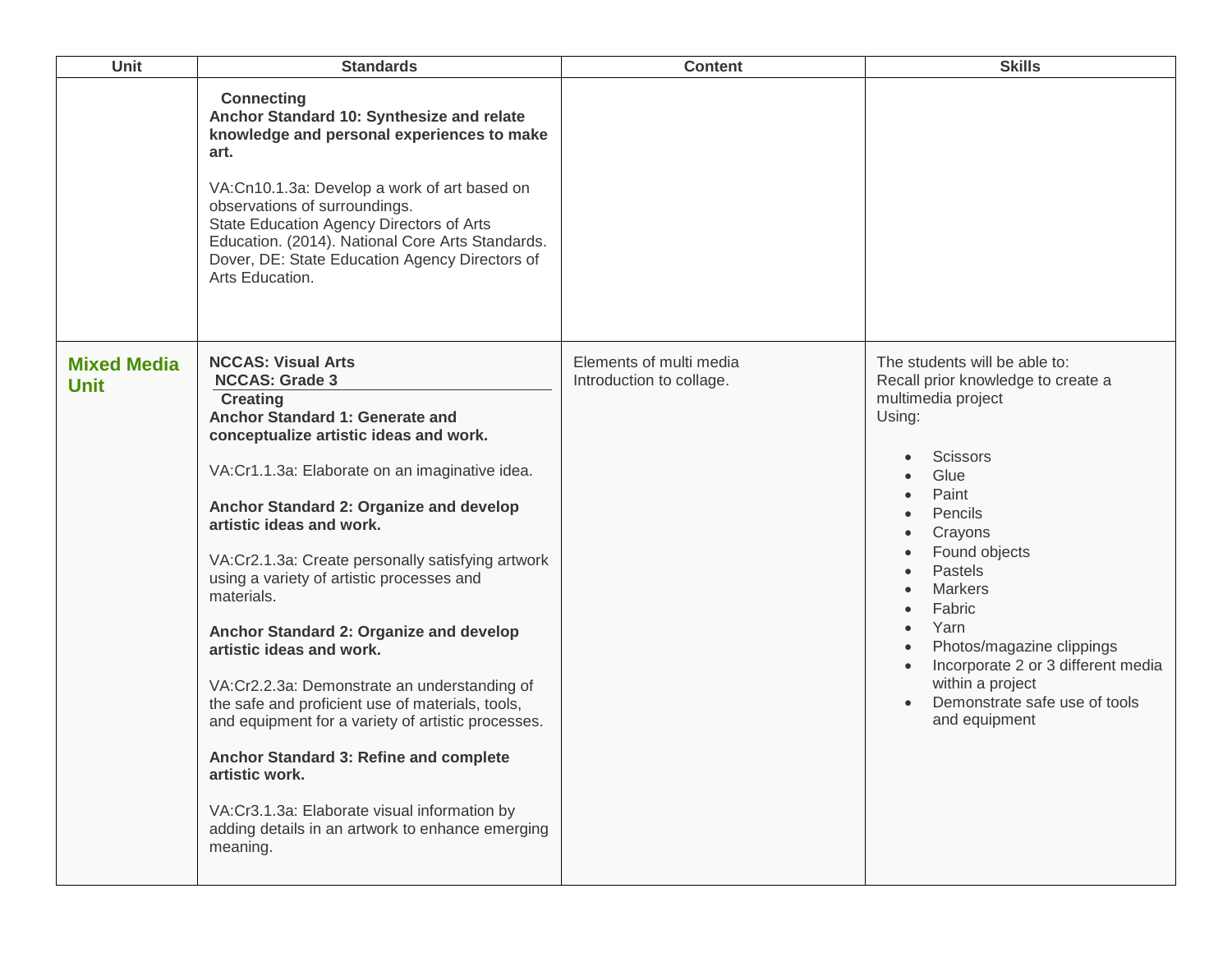| <b>Unit</b>          | <b>Standards</b>                                                                                                                                                                                                                                                                                                                                                                                                                                                                                                                                                                                                                                                                                                                                                                                                                                                                                                      | <b>Content</b>                                                                                           | <b>Skills</b>                                                                                                                                                          |
|----------------------|-----------------------------------------------------------------------------------------------------------------------------------------------------------------------------------------------------------------------------------------------------------------------------------------------------------------------------------------------------------------------------------------------------------------------------------------------------------------------------------------------------------------------------------------------------------------------------------------------------------------------------------------------------------------------------------------------------------------------------------------------------------------------------------------------------------------------------------------------------------------------------------------------------------------------|----------------------------------------------------------------------------------------------------------|------------------------------------------------------------------------------------------------------------------------------------------------------------------------|
|                      | <b>Presenting</b><br>Anchor Standard 5: Develop and refine<br>artistic techniques and work for presentation.<br>VA:Pr5.1.3a: Identify exhibit space and prepare<br>works of art including artists' statements, for<br>presentation.<br><b>Responding</b><br>Anchor Standard 7: Perceive and analyze<br>artistic work<br>VA:Re.7.1.3a: Speculate about processes an<br>artist uses to create a work of art.<br>Anchor Standard 7: Perceive and analyze<br>artistic work<br>VA:Re.7.2.3a: Determine messages<br>communicated by an image.<br><b>Connecting</b><br>Anchor Standard 10: Synthesize and relate<br>knowledge and personal experiences to make<br>art.<br>VA:Cn10.1.3a: Develop a work of art based on<br>observations of surroundings.<br>State Education Agency Directors of Arts<br>Education. (2014). National Core Arts Standards.<br>Dover, DE: State Education Agency Directors of<br>Arts Education. |                                                                                                          |                                                                                                                                                                        |
| <b>Religious Art</b> | <b>NCCAS: Visual Arts</b><br><b>NCCAS: Grade 3</b><br><b>Creating</b><br>Anchor Standard 1: Generate and<br>conceptualize artistic ideas and work.<br>VA:Cr1.1.3a: Elaborate on an imaginative idea.                                                                                                                                                                                                                                                                                                                                                                                                                                                                                                                                                                                                                                                                                                                  | Introduction to religious art<br>$\bullet$<br>View multiple artworks with the<br>$\bullet$<br>same theme | The students will be able to:<br>Examine religious artwork<br>$\bullet$<br>Create religious artwork<br>Compare and contrast the same<br>subject from multiple artworks |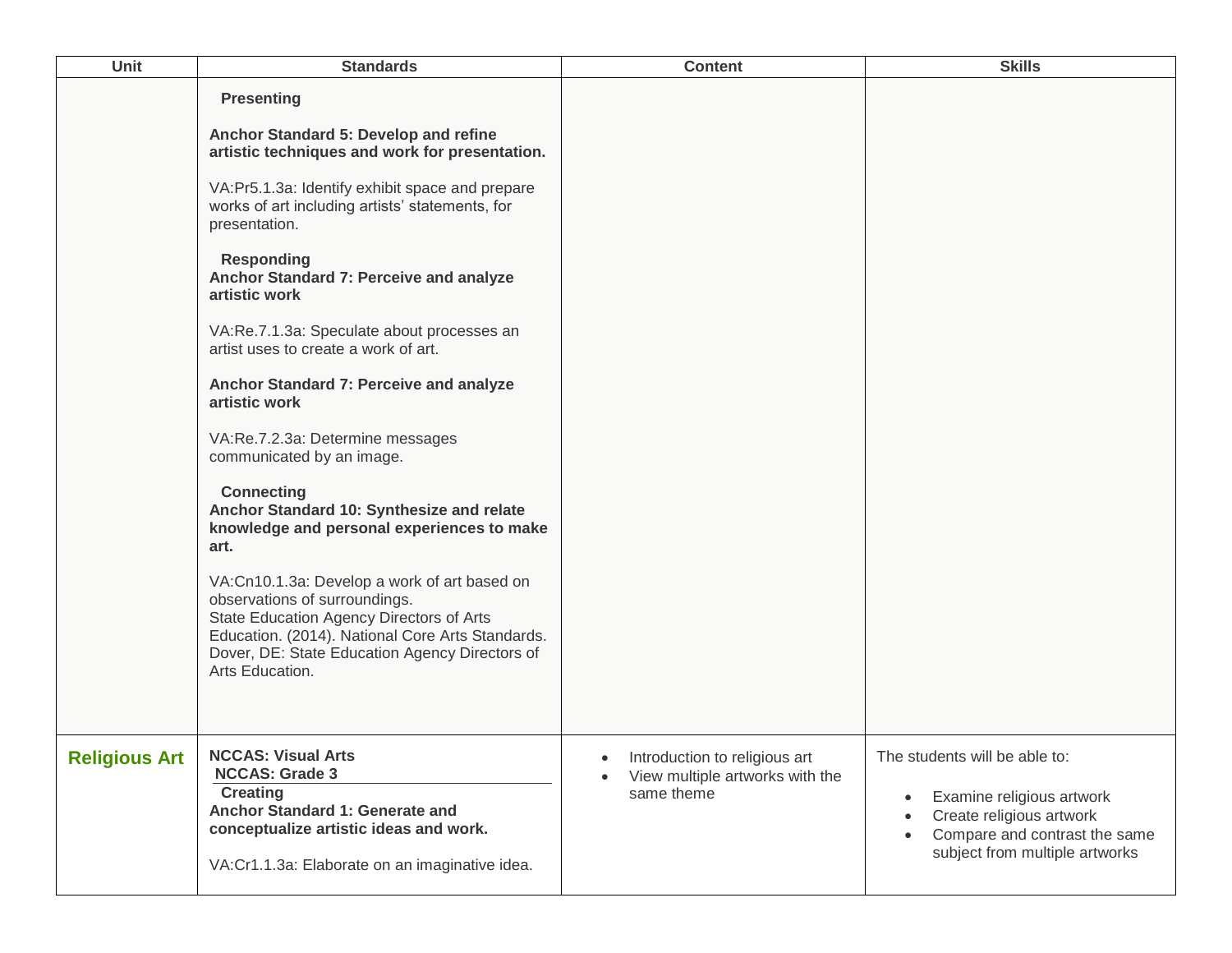| Unit | <b>Standards</b>                                                                                                                                       | <b>Content</b> | <b>Skills</b> |
|------|--------------------------------------------------------------------------------------------------------------------------------------------------------|----------------|---------------|
|      | Anchor Standard 2: Organize and develop<br>artistic ideas and work.                                                                                    |                |               |
|      | VA:Cr2.1.3a: Create personally satisfying artwork<br>using a variety of artistic processes and<br>materials.                                           |                |               |
|      | Anchor Standard 2: Organize and develop<br>artistic ideas and work.                                                                                    |                |               |
|      | VA:Cr2.2.3a: Demonstrate an understanding of<br>the safe and proficient use of materials, tools,<br>and equipment for a variety of artistic processes. |                |               |
|      | Anchor Standard 3: Refine and complete<br>artistic work.                                                                                               |                |               |
|      | VA:Cr3.1.3a: Elaborate visual information by<br>adding details in an artwork to enhance emerging<br>meaning.                                           |                |               |
|      | <b>Presenting</b><br>Anchor Standard 5: Develop and refine<br>artistic techniques and work for presentation.                                           |                |               |
|      | VA:Pr5.1.3a: Identify exhibit space and prepare<br>works of art including artists' statements, for<br>presentation.                                    |                |               |
|      | <b>Responding</b><br>Anchor Standard 7: Perceive and analyze<br>artistic work                                                                          |                |               |
|      | VA:Re.7.1.3a: Speculate about processes an<br>artist uses to create a work of art.                                                                     |                |               |
|      | Anchor Standard 7: Perceive and analyze<br>artistic work                                                                                               |                |               |
|      | VA:Re.7.2.3a: Determine messages<br>communicated by an image.                                                                                          |                |               |
|      | <b>Connecting</b>                                                                                                                                      |                |               |